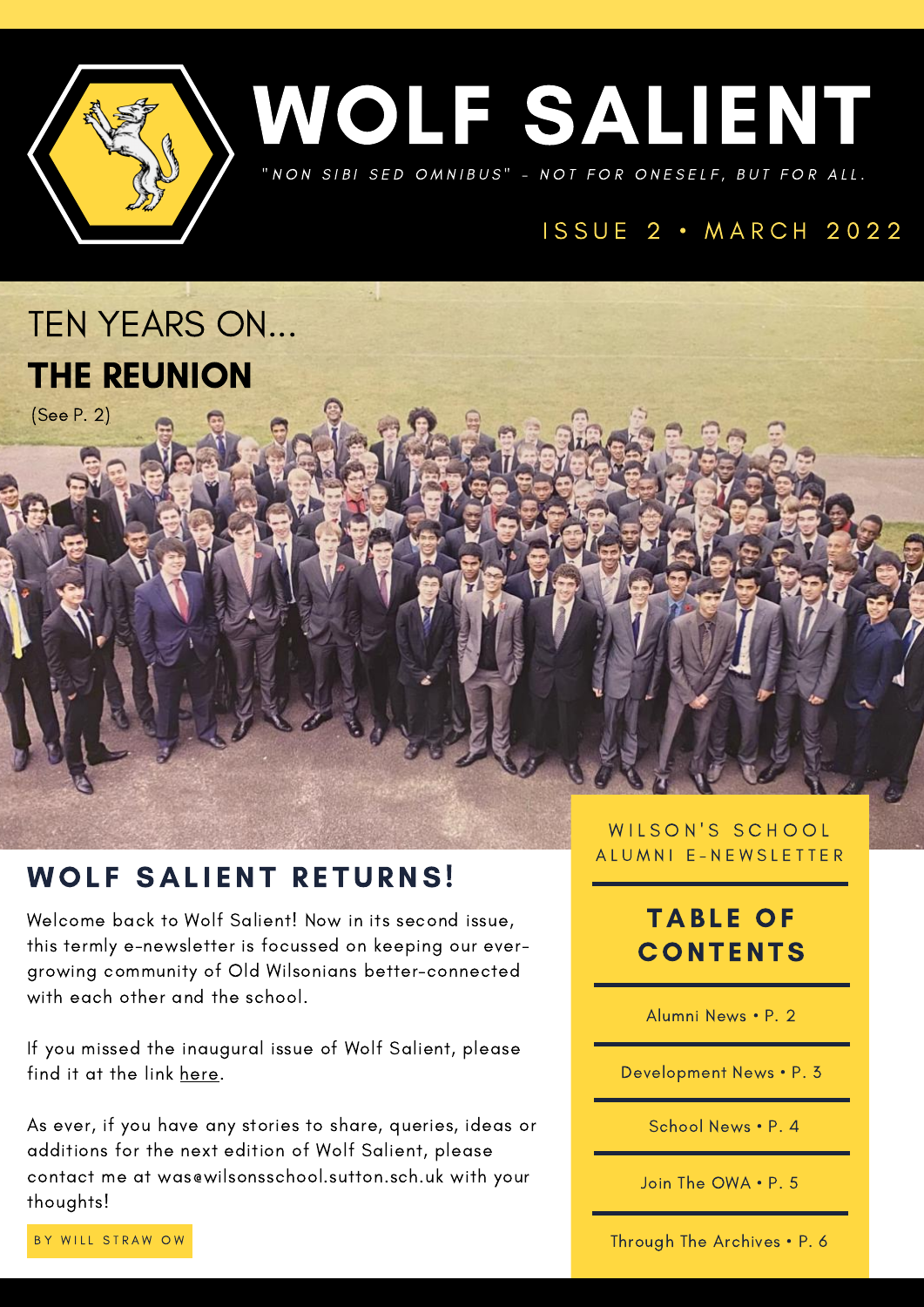#### IN FOCUS: SIR JAMES JEANS OW



Sir James Jeans was a highly prominent physicist in the early 20th century, whose undoubtable influence is felt even today. After attending Wilson's, Jeans won a scholarship to read Mathematics at Trinity College Cambridge graduating with a First Class degree. He went on to lecture at many institutions, including Cambridge and Princeton in the United States.

Jeans was a skilled organist, and so was his second wife, Susi Jeans. As such, he designed their house with two organs in such a way that each could play their own organ without disturbing the other!

Jeans is responsible for many influential ideas of the "new" physics of the 1900s, most of which we still take to be valid. Just a few of his many contributions are detailed here.

His 1914 paper 'Radiation and Quantum Theory' had a major impact in pushing the British scientific community to accept quantum theory and the Bohr model of the atom. Jeans and Rayleigh's famed 'Rayleigh-Jeans law' revealed a vital error in physics theory at the time, leading to the assumption that we use to this day: electromagnetic radiation can only be absorbed and emitted in discrete packets of energy. He is regarded as an excellent writer, having written books that exposed the wider public to modern physics. His publications "excited attention from cover to cover".

Jeans was knighted in 1928. Among many other honours, he was awarded the Gold Medal of the Royal Astronomical Society, as well as honorary doctorates from Oxford, Manchester, and St Andrews.

This respected Old Wilsonian has done a great service to physics - without his exceptional work, the world would be a very different place today.

BY NEO TANG OW

## CLASS OF 2012 REUNION!



A decade after leaving Wilson's, the Class of 2012 are getting back together to reminisce and reconnect! See the event details below:

[Where:](https://www.hopeandanchorbrixton.co.uk/) 'The Mega Hut' @ Hope & Anchor Pub, 123 Acre Lane, Brixton, SW2 5UA

#### When: 7pm, Saturday 26 March

If you wish to attend the reunion, please contact the organiser of the event - Kourosh Pakroo OW 2012 - at [kouroshpakroo@gmail.com](mailto:kouroshpakroo@gmail.com)

#### ALUMNUS OF THE TERM -**JACK ELLIOTT OW**



The start of a new feature for Wolf Salient, the "Alumnus of the Term" section will focus on the notable achievements of a living alumnus. The first Old Wilsonian to feature is professional footballer, Jack Elliott, who recently signed a new contract with MLS side Philadelphia Union through to the 2024 season with an option for 2025.

Jack's American footballing journey started after he caught a scout's eye while playing for the Old Wilsonians Football Club 1st XI as a schoolboy against Walton Casuals in the Surrey Premier Cup. [Dan Stratford,](https://twitter.com/danstrats?lang=en) a coach from West Virginia University who was playing for the opposition, was so impressed by Elliott's game that he asked him to head over to the States and play for his side.

Jack would go on to spend four years playing college soccer for West Virginia before being drafted by Philadelphia Union in the fourth round of the 2017 MLS SuperDraft.

Since joining the Union, Jack has established himself as a key player for the MLS side as a centre-back.

After securing him to a new contract, Ernst Tanner, the Union's sporting director noted as much, highlighting that "over his five seasons with the Union, Jack has developed and proven himself to be one of the best defenders in Major League Soccer. His combination of size and skill has been a key component to the team's continued growth and success, consistently leading the Union to be one of the top teams with the fewest goals allowed in the league. Recently, Jack showed his positional versatility and helped us overcome unprecedented challenges to make the deepest playoff run in our club's history."

With eight goals and three assists in 131 MLS regularseason appearances so far, Jack is hoping to continue playing for Philadelphia Union and guide them to success, a realistic prospect with his side tipped as one of the favourites for the 2022 MLS title.

BY WILL STRAW OW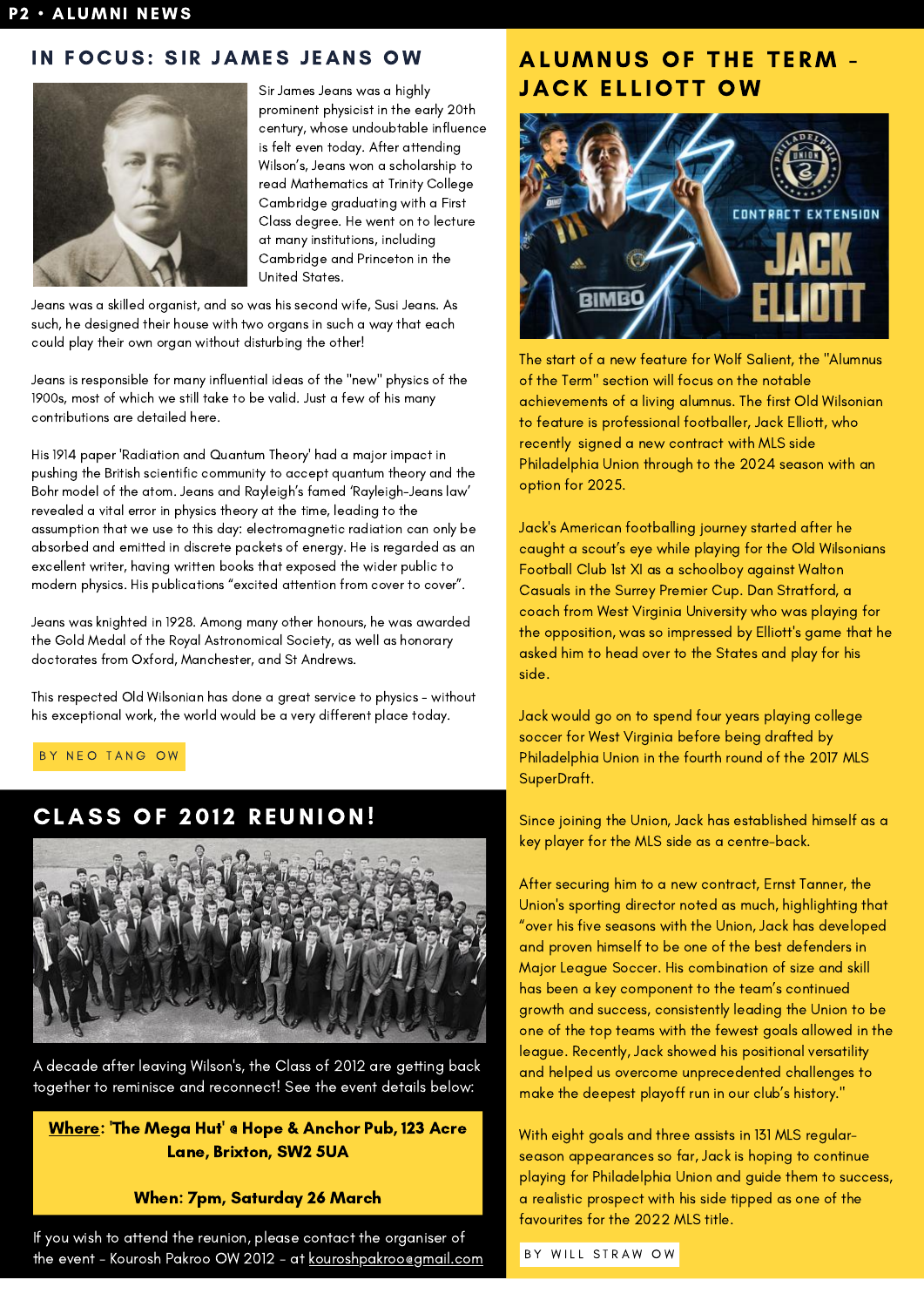#### BY TIM EDGE AN EXCITING YEAR AHEAD!

2022 promises to be a notable year in the rich history of Wilson's School.



Building work continues at a pace!

In the autumn term we will be opening our new music school and sports facilities, providing a recital room, new music classrooms and purpose-built practice rooms. The new building will also offer a fully equipped fitness centre and modern sports changing rooms to replace the dilapidated portacabins.

In the summer term we will be launching our inaugural Wilson's Giving Week. The week will commence with a 24 hour period when the whole of the school community will be invited to make a donation to Wilson's. Also during the week there will be the launch of a legacy giving society and two campaign receptions for new parents to enable them to play their part in the equipping and fitting-out of our new facilities.

We are also keen to transition from the virtual to the actual world with a series of events. In particular, a class of 2021 drinks reception will be held at the school on September 1st and subsequently a special event for our former staff and our alumni. If you are able to sponsor any of our events or to offer a venue please do get in touch.



#### DESIGNERS, WILSON'S **NEED YOU!**

Wilson's School is seeking a range of speakers from a variety of ethnicities who either study or work in the Design field. Currently in popular culture and the textbooks, the field lacks diversity, with the vast majority of 'famous' designers being white British males. We need to show our student body that there are more than stereotypes waiting for them in the world of Design.

If this sounds like the calling you have been waiting for, and you would like to deliver an exciting lecture or talk on site at Wilson's drawing on your given field of expertise and creative experiences, please contact Gloria Ironside at Glewilsonsschool.sutton.sch.uk

Furthermore, if you would be interested in delivering a careers talk about Design to our students but cannot do this in person, please contact Will Straw to get involved with our online Wilson's 'Talk!' Career Series via email at WAS@wilsonsschool.sutton.sch.uk

BY GLORIA IRONSIDE

#### MESSAGE FROM THE DEVELOPMENT OFFICE'S NEWEST RECRUIT



Click on the link below to register for Alumnet; it takes less than a minute!



As a member of the Class of 2021, my final year as a Wilson's student was strange to say in the least - finishing in COVID-times was odd, and I was sad to be leaving the school. Nonetheless, I welcomed the prospect of becoming a Wilson's alumnus, more specifically a "new old boy", a phrase which never fails to amuse me. I thoroughly enjoyed my time studying at Wilson's and subsequently jumped at the chance to join the school's Development Team as an intern when presented with the opportunity in January.

So far, working in the Development Office has been great. I have contributed to the production of this issue of Wolf Salient, which I hope is an enjoyable read. I have also published regular content on Alumnet, namely, a weekly poll every Monday and an "Alumnus of the Week" article each Thursday about a notable old boy. If you have not yet had the chance to sign up for Alumnet, I emphatically encourage you to do so via the button on the left! The site enables Old Wilsonians to stay in contact and reunite with one another, and is currently undergoing a complete redesign. This continued overhaul process is making Alumnet a lot more straightforward to use and will soon also improve its capability to provide mentoring, the key focus we want to establish on the platform.

I hope that my work in the Development Office will help in keeping you wellconnected with the school and other Old Wilsonians. By working on Wolf Salient and Alumnet, I hope to increase their popularity such that everybody, including myself, will feel Wilson's is a part of their identity for many years to come.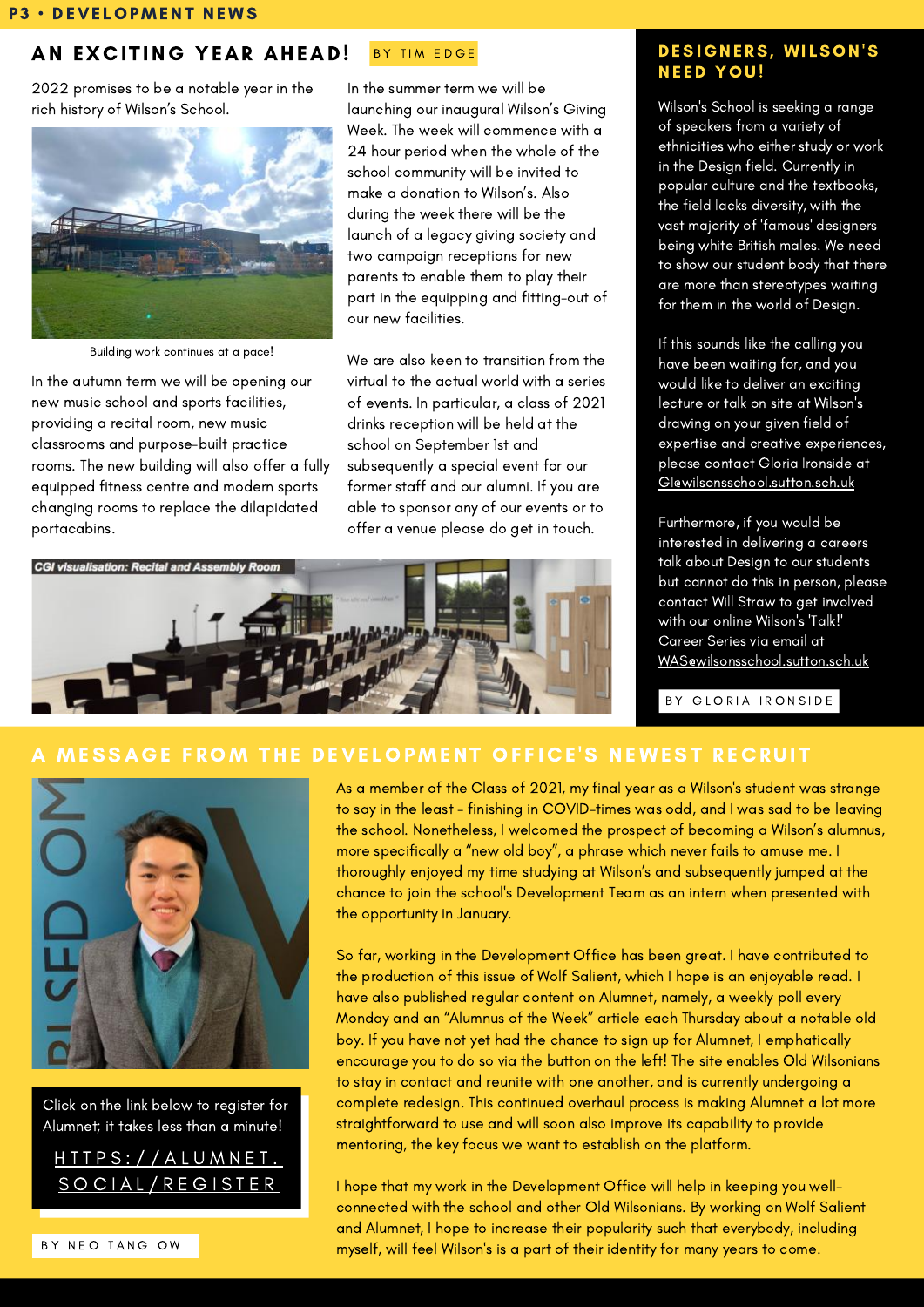### WILSON'S CHARITY CYCLE FOR **CENTREPOINT SUCCESS**



On 7th December 2021, Wilson's staff and pupils took part in a race to raise money for Centrepoint. Starting at 8 o'clock, competitors from the staff and sixth form battled it out, cycling against one another in 20-minute intervals, on stationary bikes set-up in the JJ Hall.

The Headmaster and Head Boy compete against each other racing the final leg

After over 8 hours of constant pedalling from both sides and 45 members of staff having cycled before him, Headmaster Mr Cole started the final leg against renowned cyclist and Head Boy, Ronnie Guha, 0.5km behind the sixth form team. Both competitors finished the day's cycling off at a quick pace but it was the sixth form team who would prove victorious with 233.8km covered across the day, just edging out the staff's total distance of 232.5km.

The Charities Committee were delighted with the support from the whole school community and reported that just shy of £1,100 had been raised for Centrepoint, who support homeless young adults aged 16-25.



BY WILL STRAW OW

### **FOOTBALL APTITUDE TEST COMES INTO PLAY**



The next academic year will be the first to see the 'Wilson's School Football Programme' come into play. This new scheme is aimed at boys ('football scholars') with an aptitude for football\*, and will provide a supportive and friendly environment for them to develop their skills and potential, alongside a full Wilson's education. Run alongside other schemes such as the Year 7 Music Programme, this represents another brilliant addition to the range of thriving co-curricular activities at Wilson's.

Boys on the Programme will have the opportunity to work with the school's FA qualified coaches and play 30 games a season on average, many of these being recorded by the school's advanced VEO video camera for performance analysis.

The trials for this year took place in June 2021 and 14 exceptional footballers were later offered places to start at Wilson's in September 2022.

Football has been at the heart of Wilson's since the school reopened in Camberwell in 1880, and remains so to this day. The 1st XI reached the National Cup final for the first time in the school's history last season. We are confident that the talented young players joining Wilson's soon will reinforce success and continue the school's strong footballing tradition!

BY NEO TANG OW

\*Football scholars are eligible for priority admission. Please see the school's website for details [here.](https://www.wilsons.school/football/)

#### OXBRIDGE SUCCESS - A RECORD 33 OFFERS RECEIVED BY WILSON'S BOYS



Class of 2022 offer holders - well done!

This year, we are proud to note that a record thirty-three students have been offered places at Oxford and Cambridge to study a wide variety of subjects including: Medicine, Law, Economics, History, Engineering, Geography, and Modern and Medieval Languages. Additionally, two students have been offered choral scholarships, one at St John's College, Cambridge and one at New College, Oxford.

In related news, our very own Neo Tang has been offered a place at St John's College, Oxford to study Physics after taking a gap year - congratulations!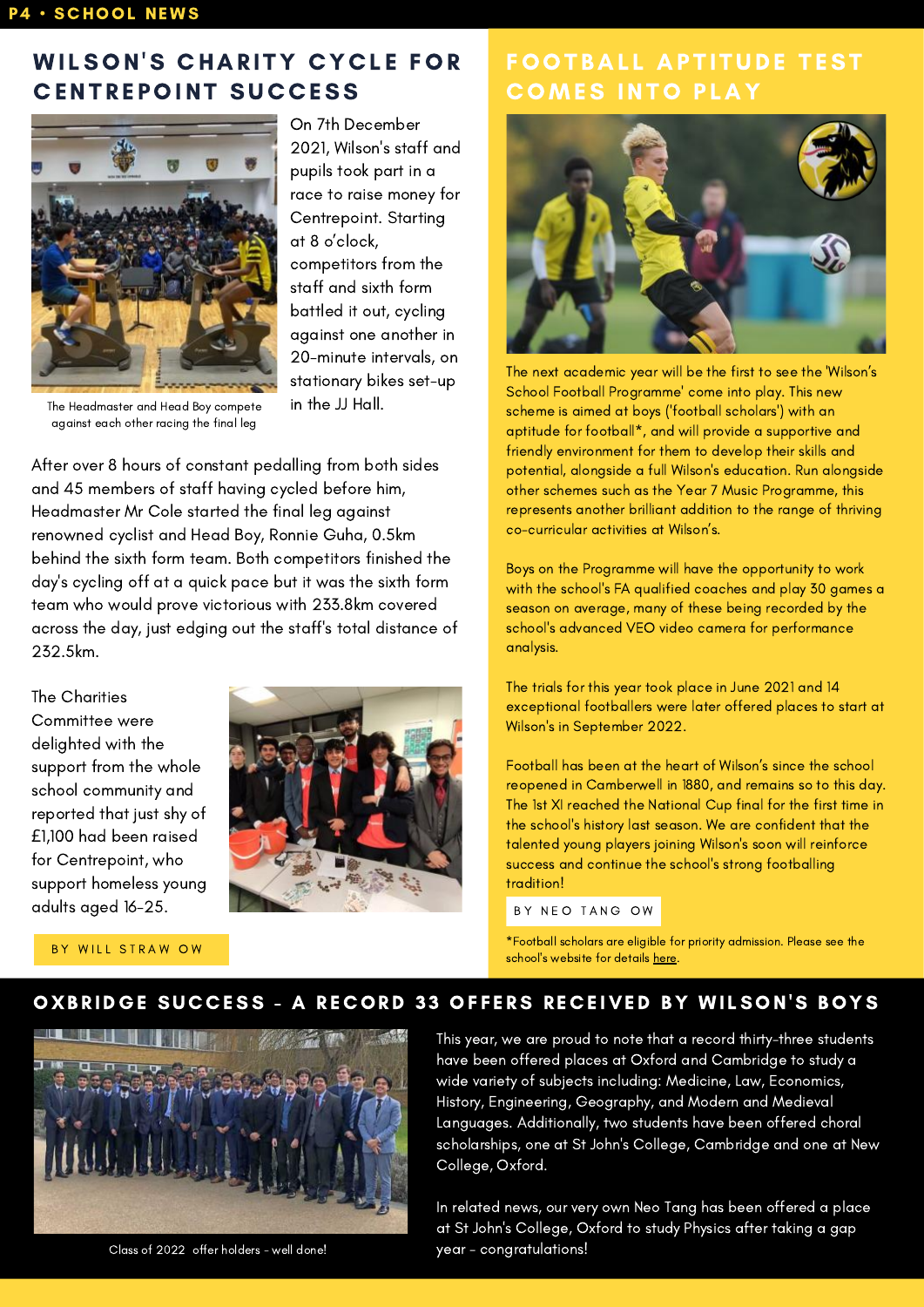## JOIN THE OWA: THE OLD WILSONIANS' ASSOCIATION



The Old Wilsonians' Association (OWA) was formed in 1904 to enable former pupils of the school to maintain their friendships after their school days were over. More than a century later, the OWA is still going strong.

Interestingly, both the Old Wilsonians' Cricket Club (OWCC) and the Old Wilsonians' Football Club (OWFC) were formed before the OWA - in 1886 and 1888 respectively – but the forming of the Association put things on a more formal and inclusive footing.

Initially, both the cricket and football sides played at the old school ground in Dulwich but, in 1959, they both moved to Hayes where they have played ever since.

As well as first class football pitches and a muchadmired cricket square, the ground now also boasts excellent tennis courts, squash and racketball facilities.

The Old Wilsonians can truly be described as a 'community club' and as much as we welcome our new intake of local members, we are also keen to attract former members of the school to our ranks – after all, that is what the Association was set up for!



The OWA's Clubhouse at Hayes Hill, lit up in the evening



OWFC's 1st XI pictured after a successful start to their league campaign, securing a 3-0 home victory against Old Parkonians

We are also aware that not all Old Wilsonians live locally – the world has become a lot smaller since 1904 – neither do they solely wish to see their old schoolmates in a sporting environment, so we want to explore other ways of reaching out to former pupils.

The school currently employs a number of Old Wilsonians, including Will Straw, who was responsible for launching this impressive publication, and I thank him, and Neo Tang, for allowing me the space to promote the OWA.

The bottom line is that your relationship with the school does not have to end when you leave Mollison Drive for the last time as a student. Although many maintain lifetime friendships with old schoolmates without the help of a third party, the facts show that many more friendships are formed after your school-days, and with many others whom you did not know at the time or, more likely, were not actually at school with.

The pledge of the Old Wilsonians' Association is to be more assiduous in our message, namely that we are keen to welcome you into what we regard as an important part of your post Wilson's School life; we will do everything we can to encourage you to join us!

If you'd like to find out more about the Association, please visit our website: [www.oldwilsonians.com](https://oldwilsonians.com/)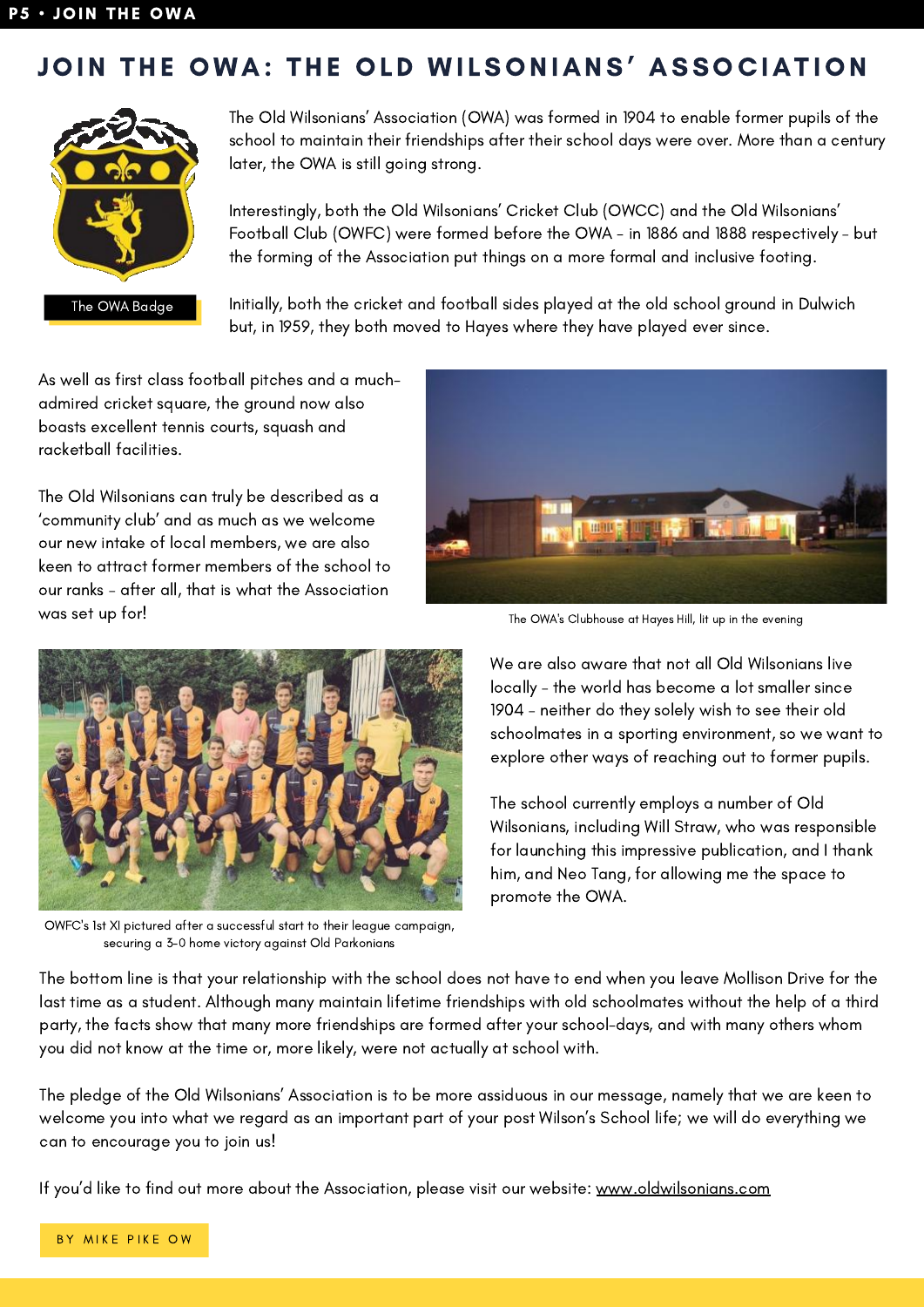

Alex Seal and the rest of an all 'Old Wilsonian' team photographed after swimming the Channel on Sunday 12th September 2021. The team managed the crossing in an impressive 12 hours 59 minutes, all the while raising over £10,000 for the charity the Blue Marine Foundation which aims to help conserve and protect the global oceans.

Wilson's boys ready to set sail on the 1991 Watersports trip, a fixture in the Wilson's calendar to this day!



Wilson's CCF marching on Speech Day in 1960, kindly contributed by Winston Bailey who left the school in 1961.



Happy faces at the 2018 alumni drinks reception which took place at the old school in Camberwell.





Wilson's Football U14As at the close of a brilliant 2011 season. Jack Elliott, now a professional player in the MLS, can be seen standing in the back row, second in from the right.



A fantastic shot of the school's Football 1st XI following a brilliant 1989/90 season. Under the ever-vigilant watch of Micky Stratford, the boys won two trophies - the Surrey Schools FA U19 Cup (beating a strong Croydon College side 10-1 in the final) and the annual Surrey Schools 7's tournament. Seated directly behind the silverware is Nick Billing, Captain of the side, who continues to represent Wilson's nowadays, playing for the Old Wilsonians Football Club aged 50. Many thanks to John Westrip, the squad's Goalkeeper, for sending in the picture.

Moving forwards, the "Through the Archives" section of Wolf Salient will be aim to solely be a collection of alumni-contributed photos and memories. Please send these to WASewilsonsschool.sutton.sch.uk - thanks in advance!



Wilson's boys and staff enjoying the sun on the 2009 Cricket Tour to Barbados!